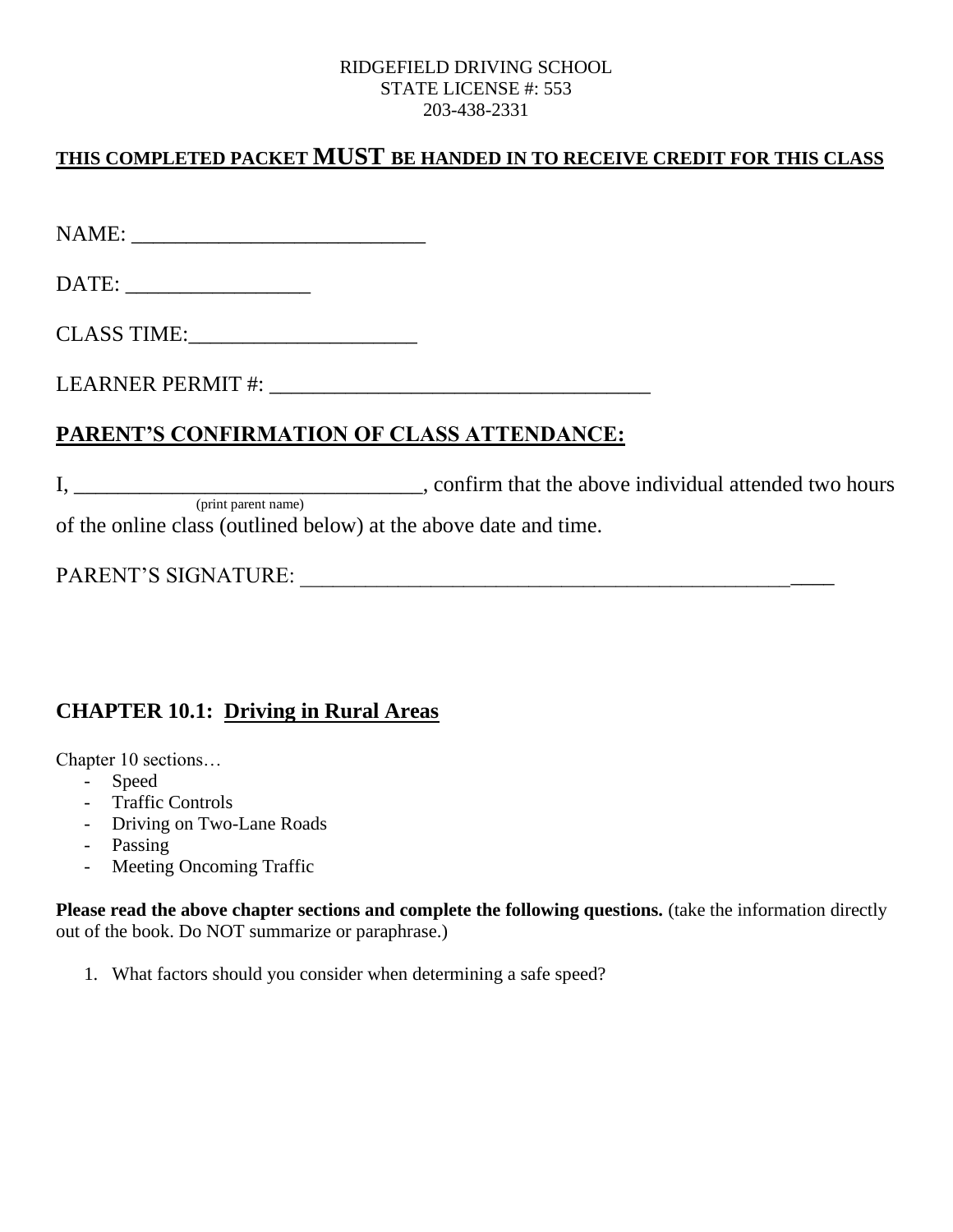2. What do traffic controls warn and inform you of?

3. What are the 9 steps to follow when negotiating a curve?

4. What should you consider before passing another vehicle?

5. What are 3 situations where should you never attempt to pass another vehicle?

6. Identify 3 strategies to safely deal with oncoming traffic.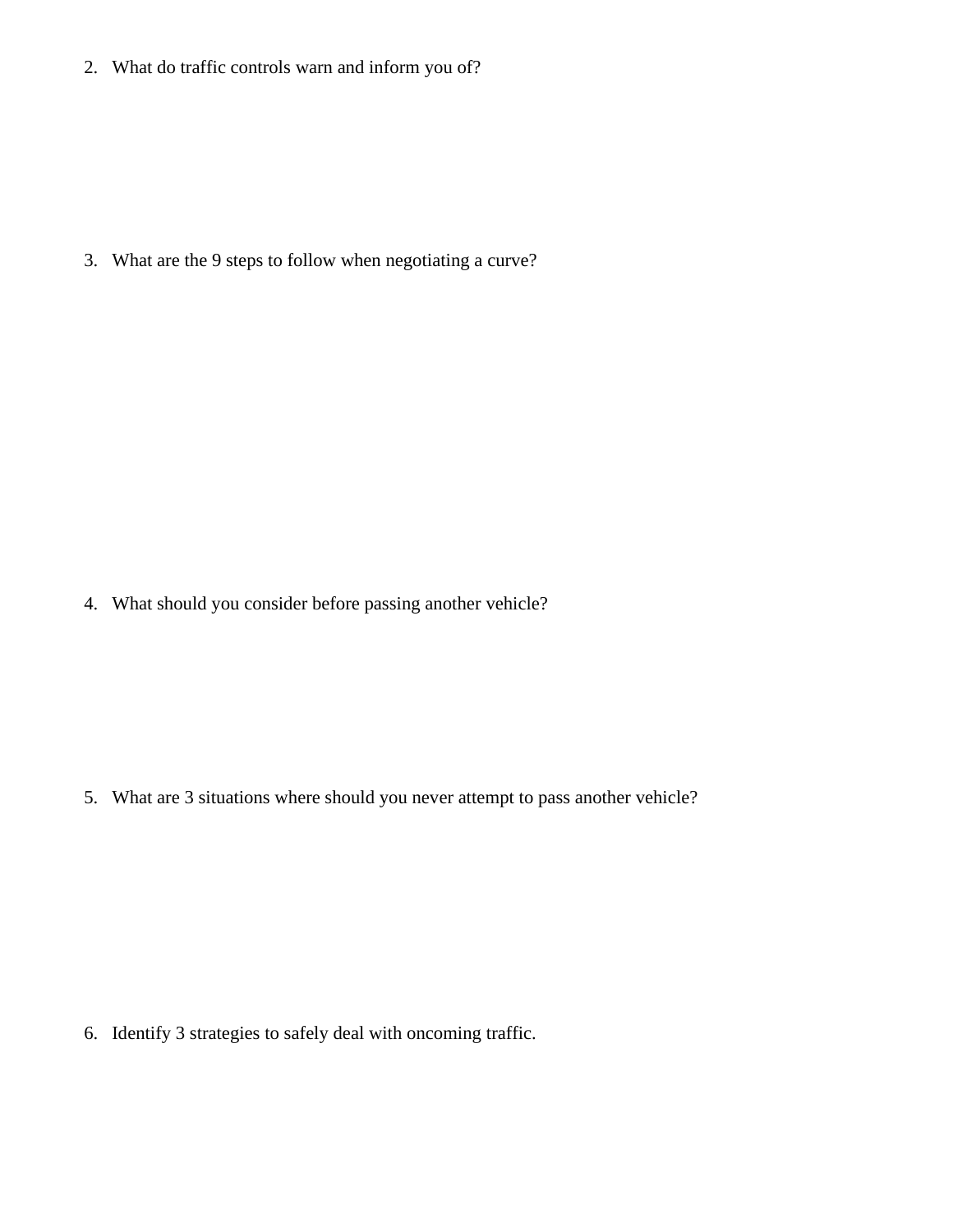## **CHAPTER 10.2: Driving in Rural Areas**

#### **Complete the following textbook work…**

"Check Knowledge", page 218

| 1.             | 5.               |
|----------------|------------------|
|                | 6.               |
| 2.<br>3.<br>4. | $\overline{7}$ . |
|                |                  |

"Vocabulary", (choose a letter from list B), page 218

| 8.  | 12. |
|-----|-----|
| 9.  | 13. |
| 10. |     |
| 11. |     |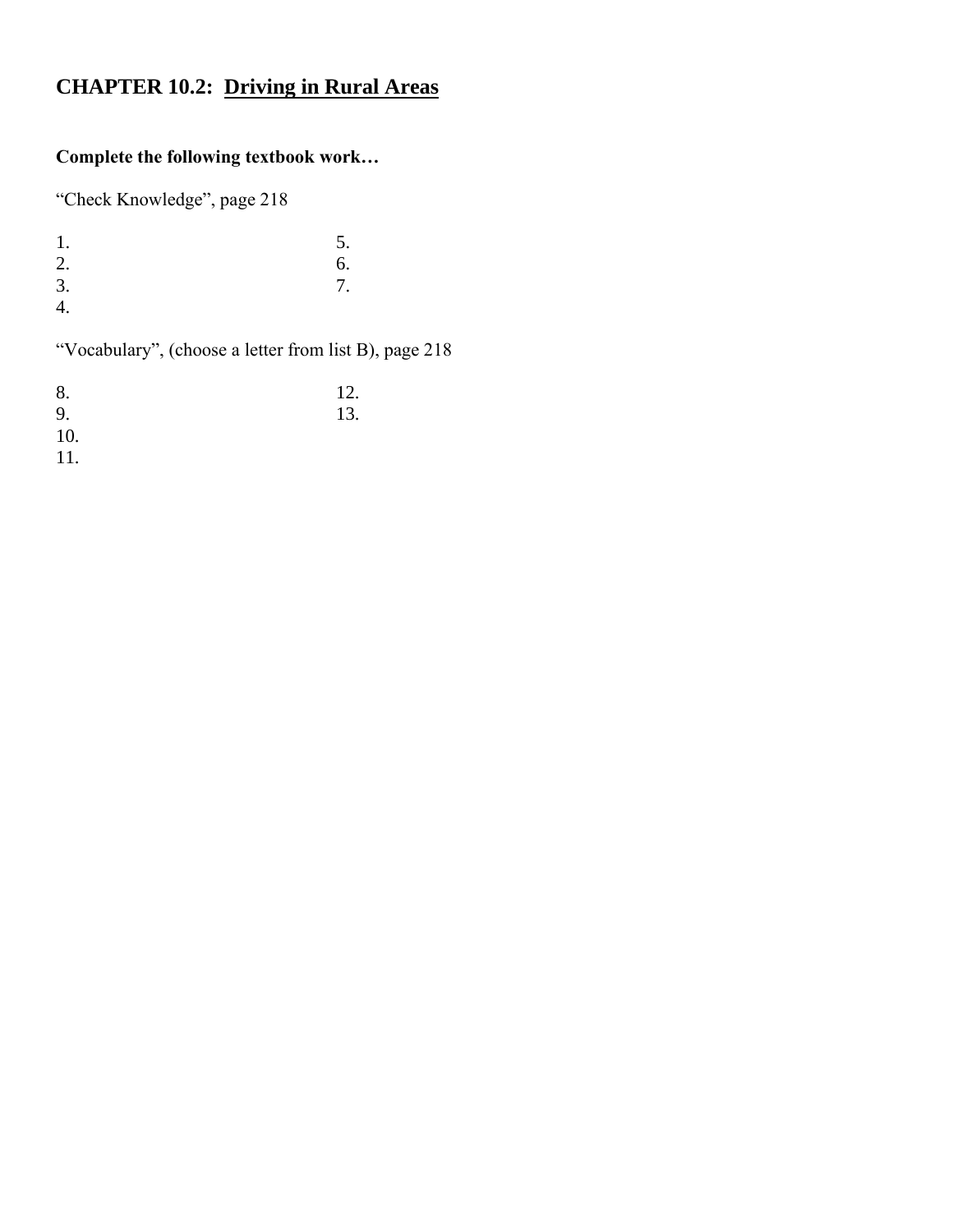Date \_

#### **List the Potential Conflicts**

Study the picture provided. You are the driver of the vehicle behind the truck. Answer the questions to the right.



|  | 1. List four potential problems that may |
|--|------------------------------------------|
|  | change your path of travel.              |

- $a.$  $\mathbf{b}$ .  $\mathbf{c.}$   $\blacksquare$
- $\mathbf{d.}$   $\qquad \qquad$
- 2. What actions might you need to take?
	-
	- $\mathbf{b}$ .
- 3. What would you do if a vehicle from behind began to pass you?

- 4. What potential problem might the roadway cause in your path of travel?
	- $\overline{\mathbf{a}}$ .
- 5. Should any of the vehicles shown prepare to pass in this situation?
	- $a.$   $\qquad \qquad$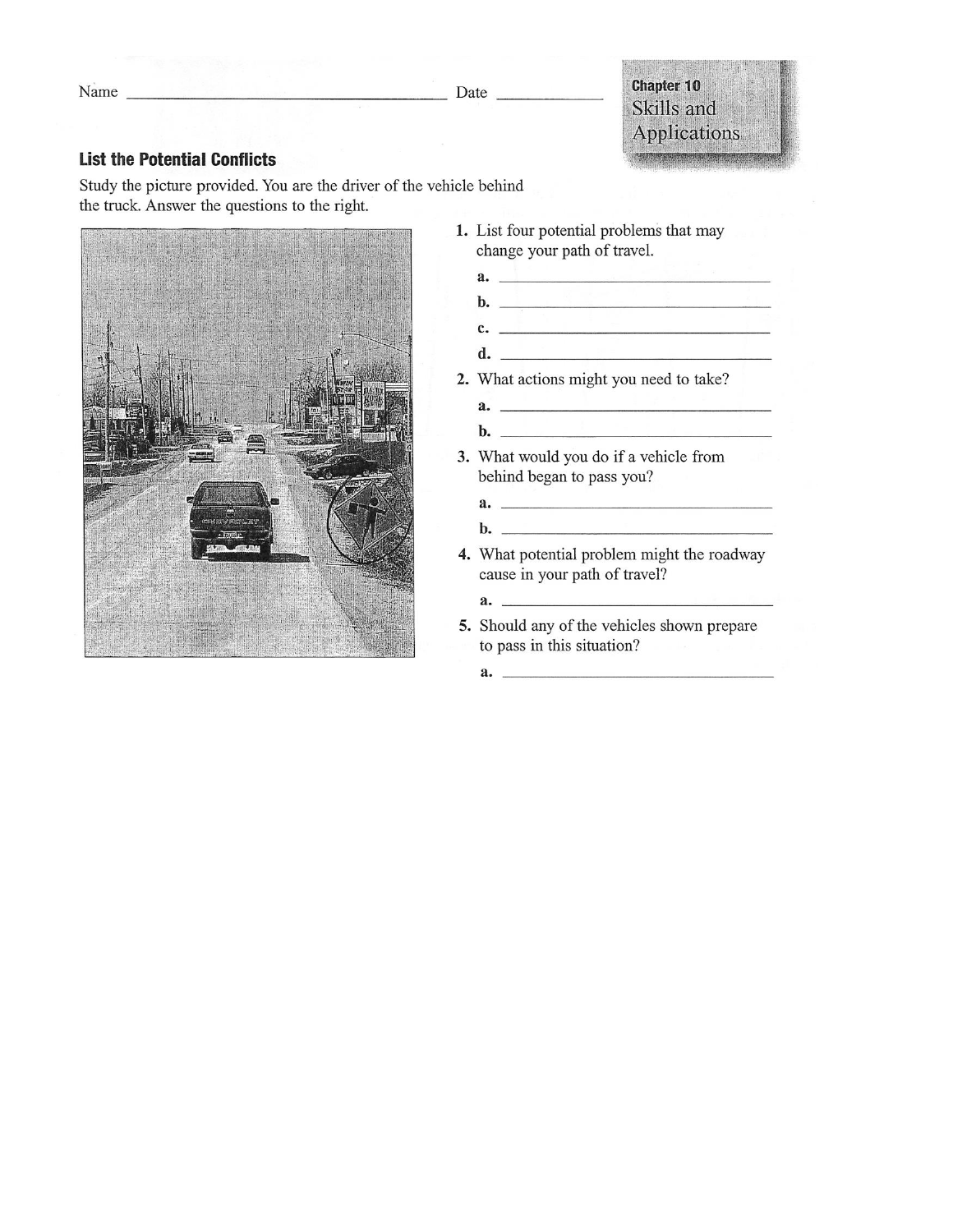#### **Determine Driver Actions**

The diagram to the right shows a divided multilane highway. The highway has a crossover area for traffic from the east to enter in order for them to travel south.

Vehicle B wants to cross over then turn left.

Vehicles A and D are both traveling northbound.

Vehicles E and F are traveling southbound.

Vehicle C is a tractor-semitrailer that is stalled on the roadway.

Study the diagram. Determine which action (listed below) each vehicle's driver should take. Write the letter of the vehicle on the blank next to each action.

1. Lane change as soon as possible.

- 2. Remain stopped until all northbound traffic clears.
- 3. Get out of the mirror blind spot of the car as soon as traffic clears.
- 4. Establish a 3-second following position.
- 5. Sound the horn.
- 6. Engage the hazard flashers.